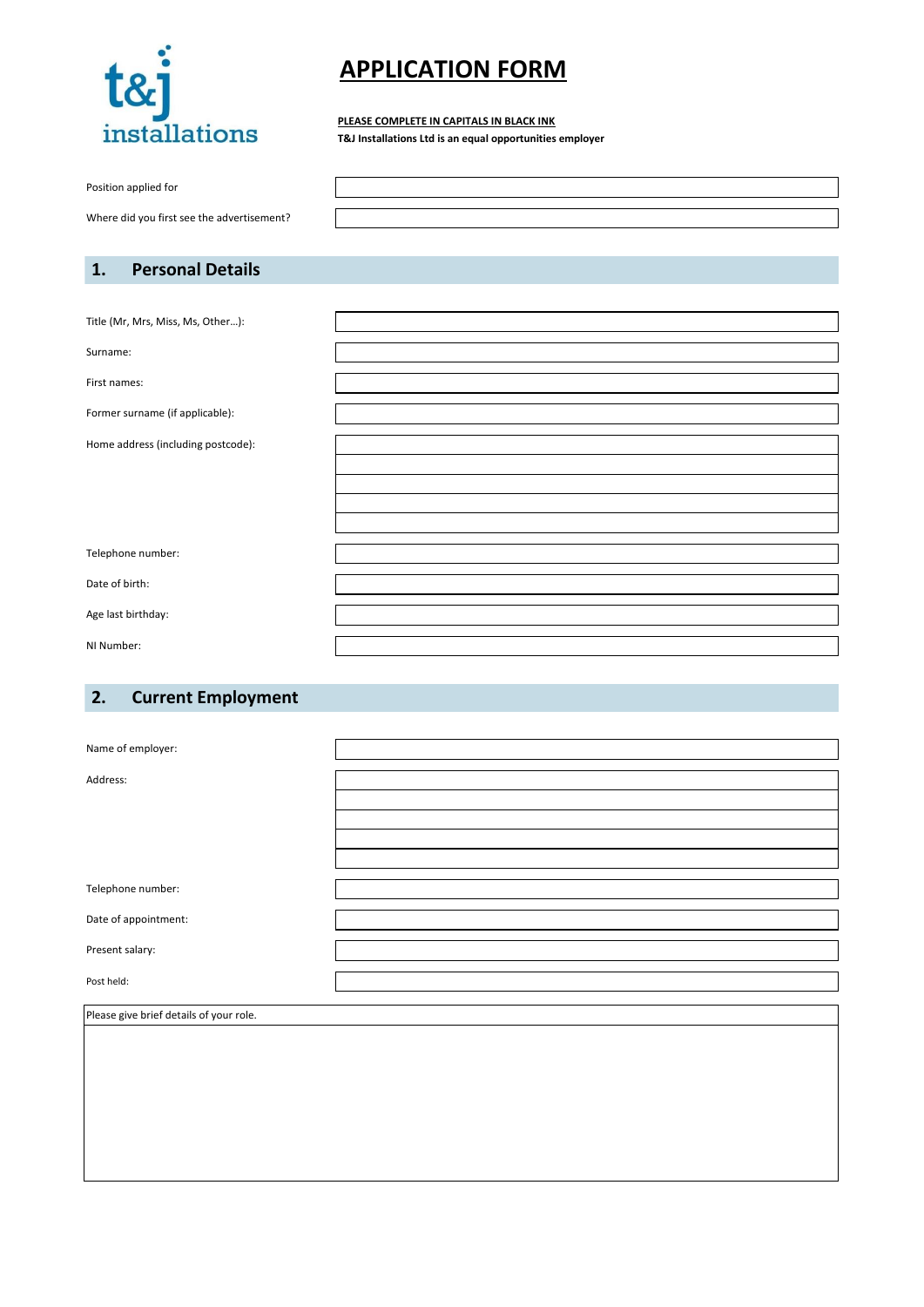### **3. Previous Employment**

| Employer (most recent first) | Post held | Roles | Full/Part time | Date from | Date to |
|------------------------------|-----------|-------|----------------|-----------|---------|
|                              |           |       |                |           |         |
|                              |           |       |                |           |         |
|                              |           |       |                |           |         |
|                              |           |       |                |           |         |
|                              |           |       |                |           |         |
|                              |           |       |                |           |         |
|                              |           |       |                |           |         |
|                              |           |       |                |           |         |
|                              |           |       |                |           |         |
|                              |           |       |                |           |         |
|                              |           |       |                |           |         |
|                              |           |       |                |           |         |
|                              |           |       |                |           |         |
|                              |           |       |                |           |         |
|                              |           |       |                |           |         |
|                              |           |       |                |           |         |
|                              |           |       |                |           |         |
|                              |           |       |                |           |         |
|                              |           |       |                |           |         |
|                              |           |       |                |           |         |
|                              |           |       |                |           |         |
|                              |           |       |                |           |         |
|                              |           |       |                |           |         |
|                              |           |       |                |           |         |
|                              |           |       |                |           |         |
|                              |           |       |                |           |         |
|                              |           |       |                |           |         |
|                              |           |       |                |           |         |
|                              |           |       |                |           |         |
|                              |           |       |                |           |         |
|                              |           |       |                |           |         |
|                              |           |       |                |           |         |
|                              |           |       |                |           |         |

### **4. Health Record**

Please give brief details of any days absence through illness you have had during the past 12 months. Please give details of any medical or physical disabilities or allergies. Are you registered disabled? (Please circle as appropriate) YES NO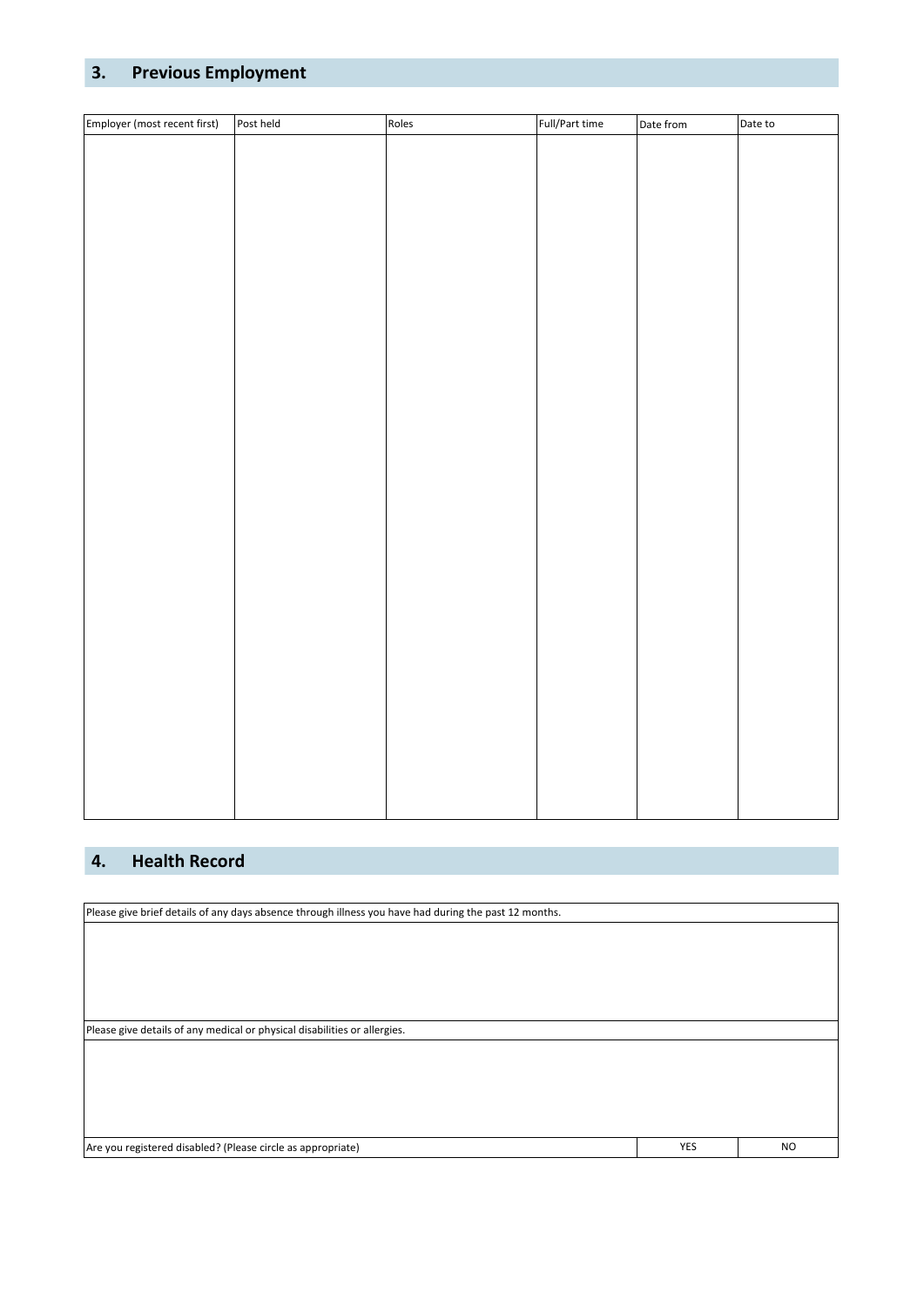# **5. Education and Qualifications**

| Secondary School                                    | Date from | Date to | Subject | Grade | Exam Board     | Date of Award |
|-----------------------------------------------------|-----------|---------|---------|-------|----------------|---------------|
|                                                     |           |         |         |       |                |               |
|                                                     |           |         |         |       |                |               |
|                                                     |           |         |         |       |                |               |
|                                                     |           |         |         |       |                |               |
|                                                     |           |         |         |       |                |               |
|                                                     |           |         |         |       |                |               |
|                                                     |           |         |         |       |                |               |
|                                                     |           |         |         |       |                |               |
|                                                     |           |         |         |       |                |               |
|                                                     |           |         |         |       |                |               |
|                                                     |           |         |         |       |                |               |
|                                                     |           |         |         |       |                |               |
|                                                     |           |         |         |       |                |               |
|                                                     |           |         |         |       |                |               |
|                                                     |           |         |         |       |                |               |
|                                                     |           |         |         |       |                |               |
|                                                     |           |         |         |       |                |               |
|                                                     |           |         |         |       |                |               |
|                                                     |           |         |         |       |                |               |
| College                                             | Date from | Date to | Subject | Grade | Full/Part time | Date of Award |
|                                                     |           |         |         |       |                |               |
|                                                     |           |         |         |       |                |               |
|                                                     |           |         |         |       |                |               |
|                                                     |           |         |         |       |                |               |
|                                                     |           |         |         |       |                |               |
|                                                     |           |         |         |       |                |               |
|                                                     |           |         |         |       |                |               |
|                                                     |           |         |         |       |                |               |
|                                                     |           |         |         |       |                |               |
|                                                     |           |         |         |       |                |               |
|                                                     |           |         |         |       |                |               |
| Other relevant courses and qualifications received. |           |         |         |       |                |               |
|                                                     |           |         |         |       |                |               |
|                                                     |           |         |         |       |                |               |
|                                                     |           |         |         |       |                |               |
|                                                     |           |         |         |       |                |               |
|                                                     |           |         |         |       |                |               |
|                                                     |           |         |         |       |                |               |
|                                                     |           |         |         |       |                |               |

## **6. Interests and Leisure Activities**